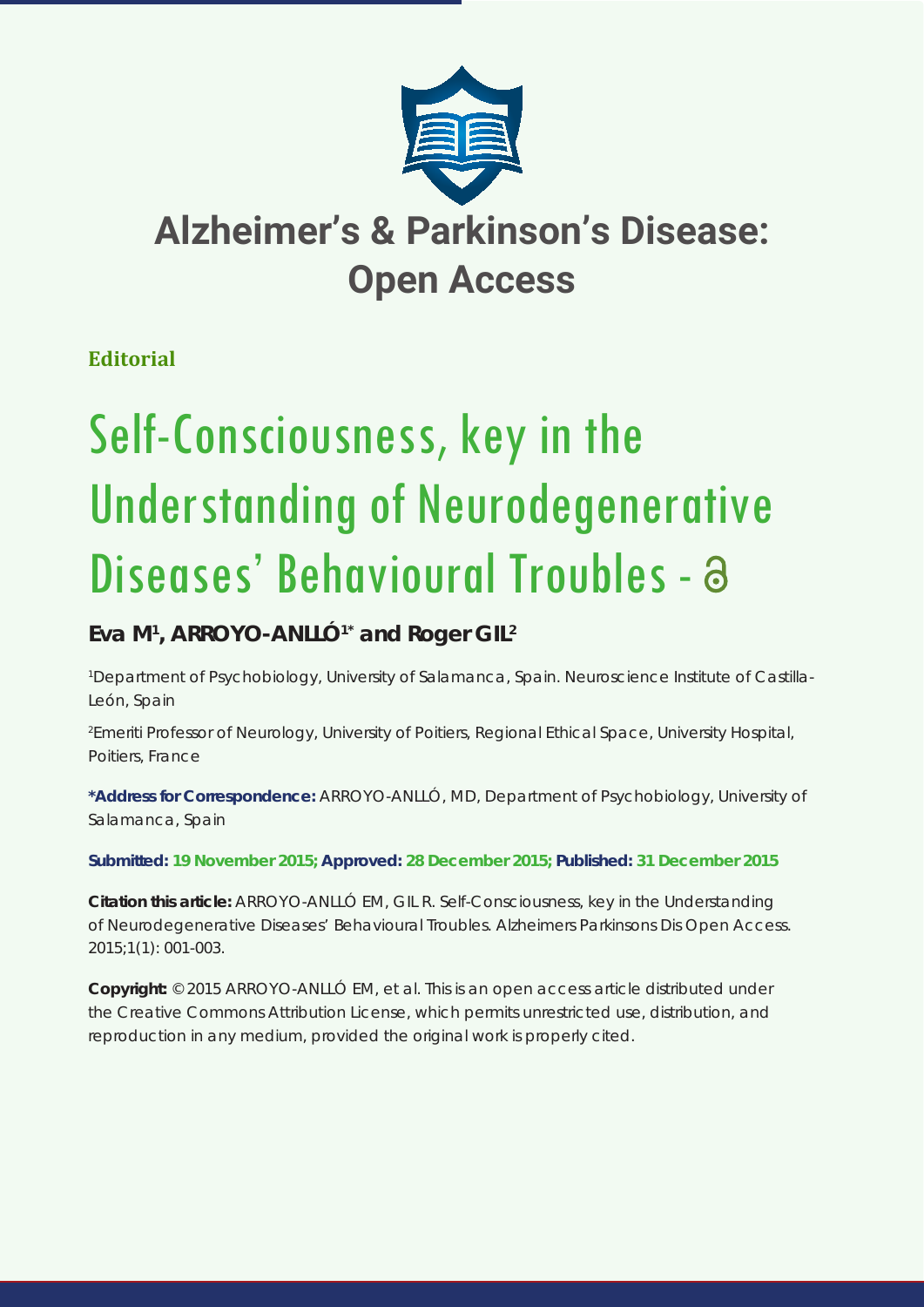#### **Alzheimer's & Parkinson's Disease: Open Access**



#### **KEYWORDS:** Self, Consciousness, Behaviour, Dementia, Social behavior.

There is considerable evidence that abnormal behaviour is a key feature of many neurodegenerative diseases and may have an important role in the onset and progression of disorders such as Alzheimer's disease, fronto-temporal dementias… The role of selfconsciousness (SC) in behavioural troubles of brain diseases is an emerging neuroscience topic, supported by evidence from studies in the last decade of years. These studies have spurred a growing interest in understanding the troubles of SC in neurodegenerative diseases, as well as the development of psycho-therapeutic approaches that may be able to improve the management of behavioural symptoms of patients and their quality of life.

Dementia provides a valuable field of research into impairment of the Self. Our Self is a construction of our minds. But we do not live in isolation and the Self is also a construction of our relations with other selves and most intriguingly, the Self is a construction of its relation with itself. Self-consciousness is the subject's ability to understand his own states of consciousness and it's dependent in the first instance on self-recognition. Self-consciousness alterations are manifested by changes in style of dress, changes in social presentation, changes in political ideology or religion. Thus, SC is multifaceted [1]; it includes awareness of perception, of one's own history, of one's body - that is of its morphological characteristics as well as its position and mobilization in space- and of one's own projects. It is also inseparable from memory, thanks to the identity that all human beings to construct a sense of personal identity. Finally, AC includes a moral consciousness that allows human beings to make judgments about their thoughts and actions [2].

In this Research Topic "Self-Consciousness and neurodegenerative diseases", most of the studies addressing SC essentialy focus on anosognosia or the loss of insight [2, 3]. Our research team elaborated in 2001 a questionnaire of SC (SCQ), which is a clinical scale providing multidimensional measurement of SC [4]. Fourteen questions were selected in order to evaluate seven aspects of self-consciousness from patients, such as: Personal identity, Metacognition, Affective state, Body representation, Prospective memory, Introspection and Moral judgements. These were simple questions intended to study SC as ecologically as possible, i.e. in a manner as close as possible to the everyday life of subjects. Four of these questions concerned identity (*What is your name (surname and first name)?; Have you had a job? What was it?; What is the first name of your spouse (or partner)?; What is your mother's first name?*), three about knowledge of cognitive disturbances -metamemory or metacognition- (*Why have you come to see me?; Do you have any health problems that prevent you from leading a normal life?; Have you got any problem with your memory?*), one about self-evaluation of the affective state (Do *you feel rather happy or unhappy? Why?*), two knowledge about representation of the body (*Would you say that you are rather fair or dark-haired?; Are you now sitting, standing or lying down?*), one about prospective memory (*What are you planning to do shortly or tomorrow?*), one about capacities for introspection (*If you had to live your life over* 

*Cite this Article: ARROYO-ANLLÓ EM, GIL R. Self-Consciousness, key in the Understanding of Neurodegenerative Diseases' Behavioural Troubles. Alzheimers Parkinsons Dis Open Access. 2015;1(1): 001-003.*

*again, is there anything you would like to change? What?*), and two about moral judgements (*Is it a good thing or a bad thing to tell a lie? Why?; Is it a good thing or a bad thing to give some money or some food to someone who is starving? Why?*).

Neurodegenerative diseases may affect the different aspects of self-consciousness heterogeneously. Among neurodegenerative diseases, Alzheimer's disease (AD) raises the question of impairment of self-consciousness in the clearest and probably most exemplary manner. AD involves cognitive function disorders and leads to a progressive overall deterioration of the intellect and the personality. However, studies of self-consciousness during AD concern essentially the anosognosia of cognitive disorders, except studies from our laboratory. These studies have examined the different facets of selfconsciousness (SC) in patients with AD [4, 5]. They found that AD induced a heterogeneous impairment of SC and hence different aspects of SC were not impaired to the same degree. Nevertheless, both studies showed the similar impairment of SC. The aspects most disturbed were awareness of cognitive deficiencies, moral judgements and prospective memory, while the least disturbed were awareness of identity and mental representation of the body. Fargeau et al. [6] also observed that the Social Self dimension was often more impaired in AD patients than other self dimensions such as the Material Self or the Spiritual Self. In addition, results indicated that patients frequently showed impairments of the self in relation to autobiographical semantic memory and apathy. Apathy can be considered as result of frontal dysfunction. Furthermore, our laboratory found a significant correlation between SC and the severity of the cognitive deficiency and a very close correlation with frontal scores at the threshold of significance.

Concerning studies of SC in fronto-temporal dementias, to our knowledge there is only one study addressing SC in patients with behavioural variant frontotemporal dementia [7]. This paper found that the most disturbed factors of DC in patients were Anosognosia, Affective state and Moral judgments. The core deficiency of SC in patients with behavioural variant frontotemporal dementia was seen to be related to behavioural SC aspects, which are more dependent on orbito-frontal functioning [5, 8] than on cognitive aspects such as autobiographical memory or body representation. These aspects of SC are related to behavioural troubles and are relevant clinical characteristics in bvFTD patients. In this sense, using theory of mind tests most studies carried out on bvFTD have found deficits in social consciousness, on empathy tests and on personal moral dilemma tests [9]. In other words, self-recognition and social intelligence may be a reflection of a common underlying process, namely the ability to conceive one's self in the first place. According to this model, being self-aware, should, in principle, put one in a position of using one's own experience to infer the existence of comparable experiences in others. Self-consciousness and consciousness of others could be considered as an interaction in order to regulate behaviour and social interactions.

Additionally, anosognosia is the most impaired aspect of SC and the one most commonly observed and studied during frontal dysfunction [10]. The early loss of self-awareness is a central feature of bvFTD. Typically, bvFTD patients describe their personality traits less accurately and are less aware of their specific affective and behavioural deficits than AD patients. Besides, bvFTD patients may display substantial deficits in self-awareness before showing measurable cognitive impairments.

Concerning neuroimaging studies, Miller et al. [11], using SPECT imaging in patients with fronto-temporal dementia, found a relation between Self and non-dominant cerebral function. They concluded